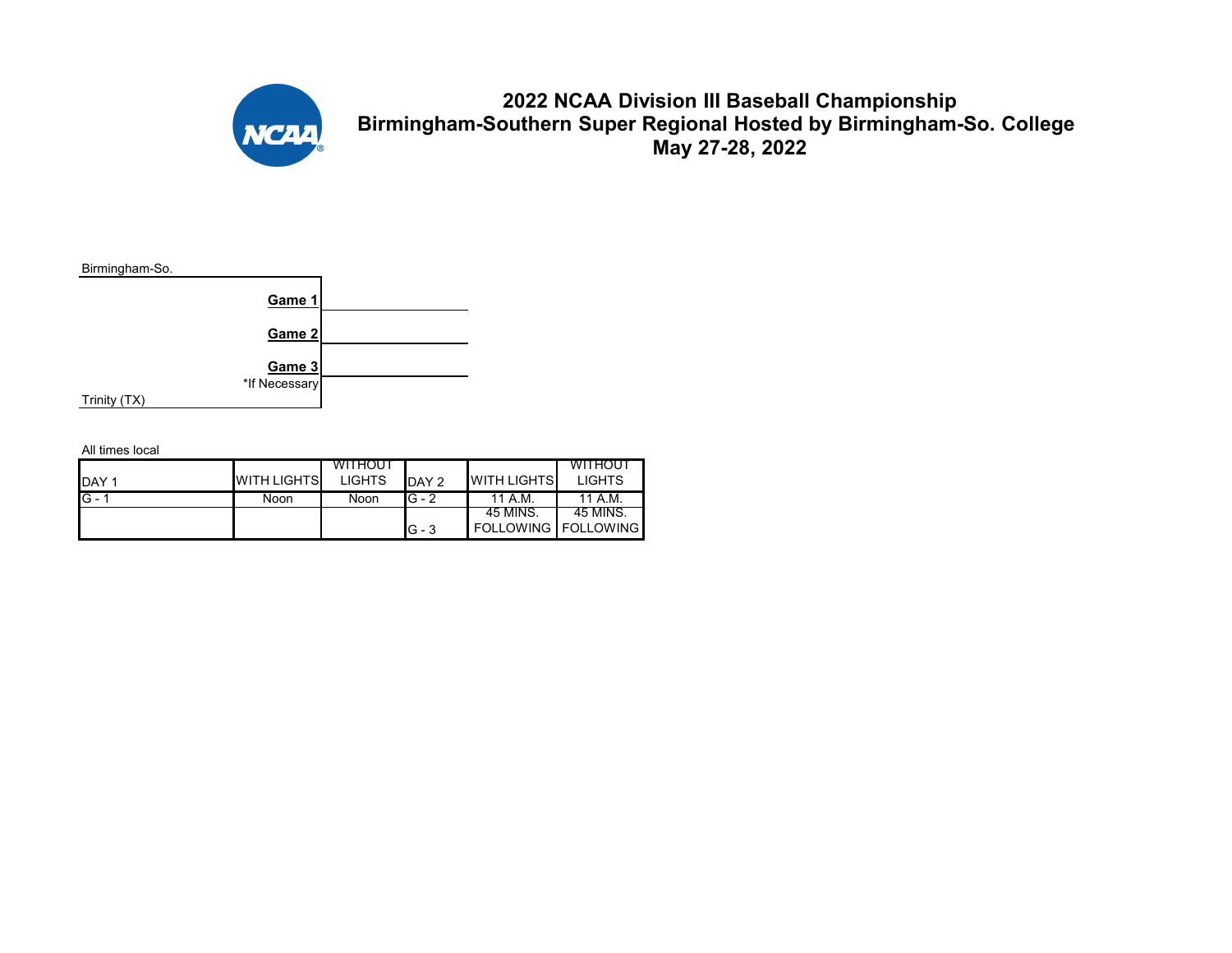

## **2022 NCAA Division III Baseball Championship Willimantic, Connecticut Super Regional Hosted By Eastern. Conn. St. University May 27-28, 2022**



|              |                    | <b>WITHOUT</b> |         |                      | <b>WITHOUT</b> |
|--------------|--------------------|----------------|---------|----------------------|----------------|
| <b>IDAY1</b> | <b>WITH LIGHTS</b> | <b>LIGHTS</b>  | DAY 2   | <b>I</b> WITH LIGHTS | <b>LIGHTS</b>  |
| $IG - 1$     | Noon               | Noon           | $G - 2$ | 11 A.M.              | 11 A.M.        |
|              |                    |                |         | -45 MINS.            | 45 MINS.       |
|              |                    |                | $G - 3$ | FOLLOWING FOLLOWING  |                |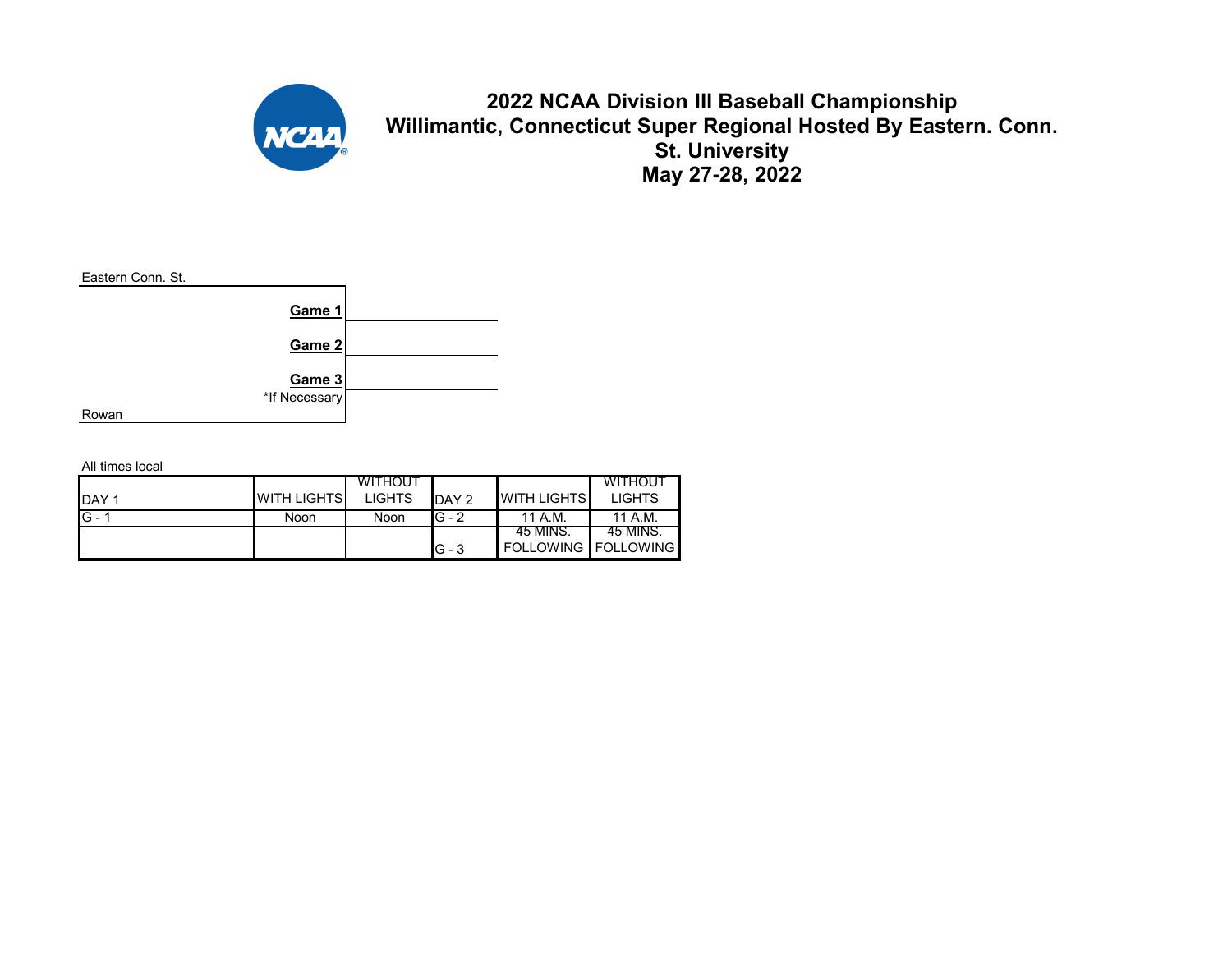

**2022 NCAA Division III Baseball Championship Beverly, Massachusetts Super Regional Hosted by Endicott College May 27-28, 2022**



|                  | WITH          | <b>WITHOUT</b> |         |                       | WITHOUT       |
|------------------|---------------|----------------|---------|-----------------------|---------------|
| DAY <sub>1</sub> | <b>LIGHTS</b> | <b>LIGHTS</b>  | DAY 2   | <b>WITH LIGHTS</b>    | <b>LIGHTS</b> |
| $G - 1$          | Noon          | Noon           | $G - 2$ | 11 A.M.               | 11 A.M.       |
|                  |               |                |         | -45 MINS.             | 45 MINS.      |
|                  |               |                | $G - 3$ | FOLLOWING   FOLLOWING |               |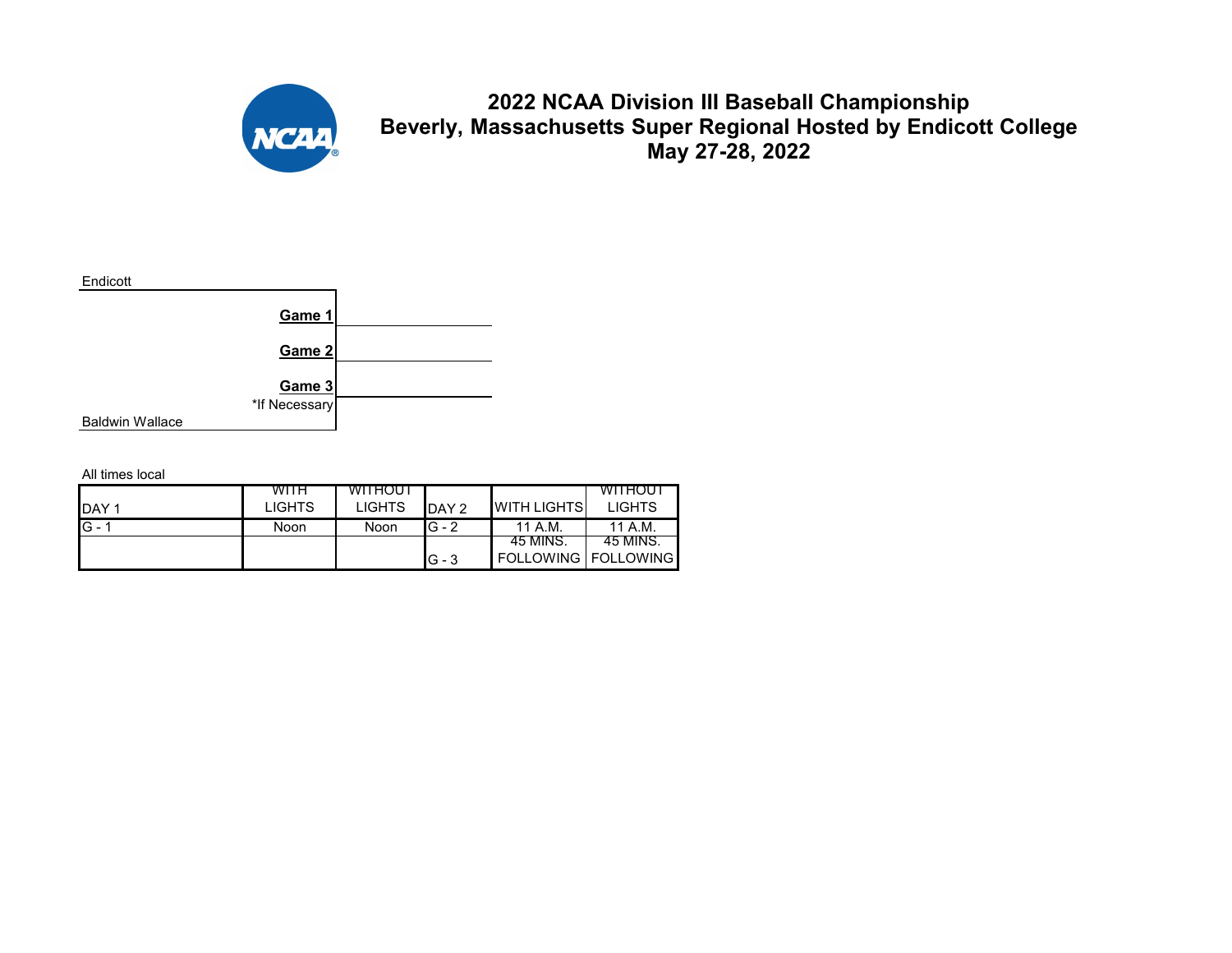

**2022 NCAA Division III Baseball Championship Ithaca, New York Super Regional Hosted By Ithaca College May 27-28, 2022**



|              |                    | <b>WITHOUT</b> |          |                              | <b>WITHOUT</b> |
|--------------|--------------------|----------------|----------|------------------------------|----------------|
| <b>IDAY1</b> | <b>WITH LIGHTS</b> | <b>LIGHTS</b>  | DAY 2    | <b>WITH LIGHTS</b>           | <b>LIGHTS</b>  |
| $IG - 1$     | Noon               | Noon           | $G - 2$  | 11 A.M.                      | 11 A.M.        |
|              |                    |                |          | 45 MINS.                     | 45 MINS.       |
|              |                    |                | $IG - 3$ | <b>FOLLOWING I FOLLOWING</b> |                |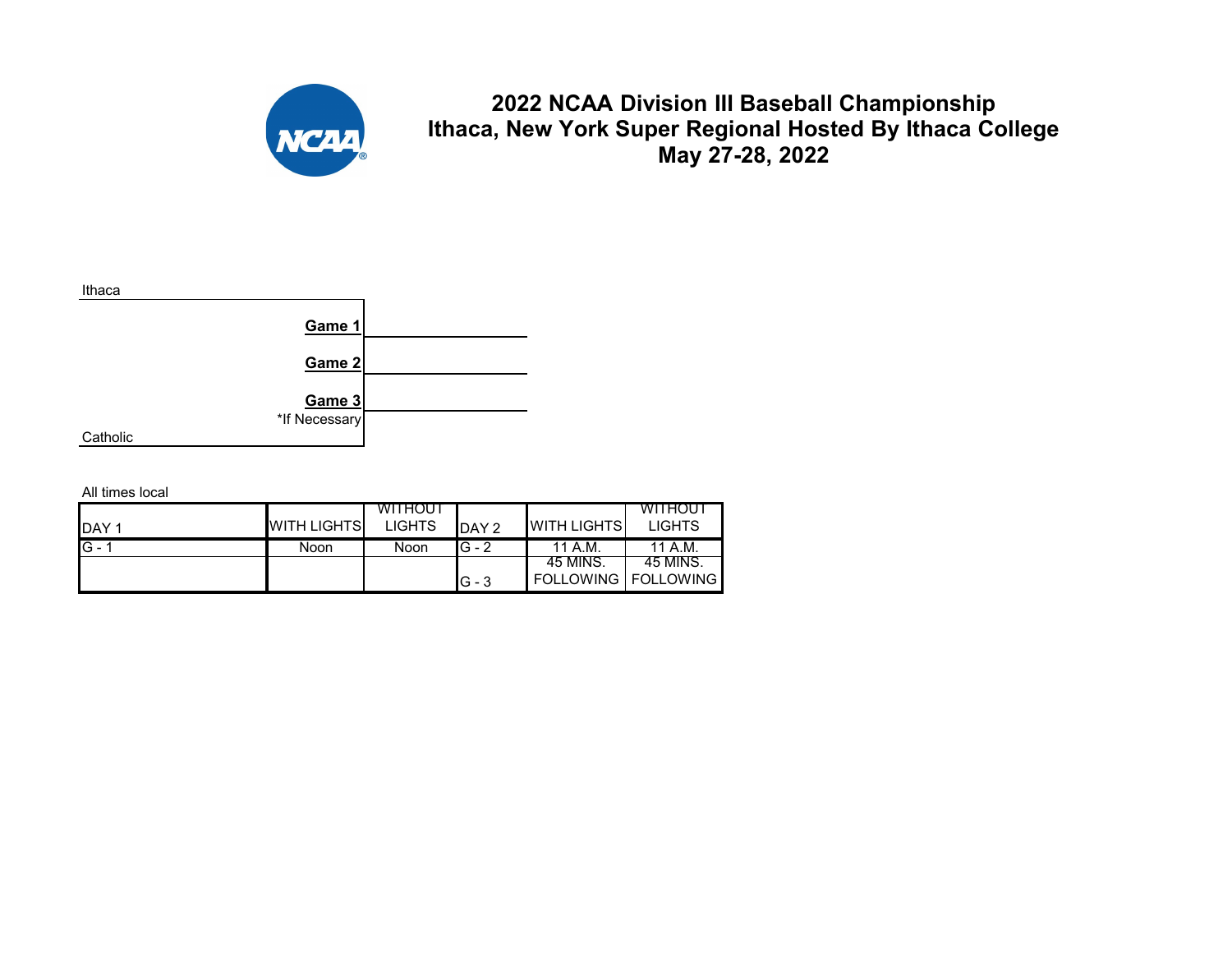

**2022 NCAA Division III Baseball Championship LaGrange, Georgia Super Regional Hosted By LaGrange College May 27-28, 2022**



|              |                    | <b>WITHOUT</b> |          |                              | <b>WITHOUT</b> |
|--------------|--------------------|----------------|----------|------------------------------|----------------|
| <b>IDAY1</b> | <b>WITH LIGHTS</b> | <b>LIGHTS</b>  | DAY 2    | <b>WITH LIGHTS</b>           | <b>LIGHTS</b>  |
| $IG - 1$     | Noon               | Noon           | $G - 2$  | 11 A.M.                      | 11 A.M.        |
|              |                    |                |          | 45 MINS.                     | 45 MINS.       |
|              |                    |                | $IG - 3$ | <b>FOLLOWING I FOLLOWING</b> |                |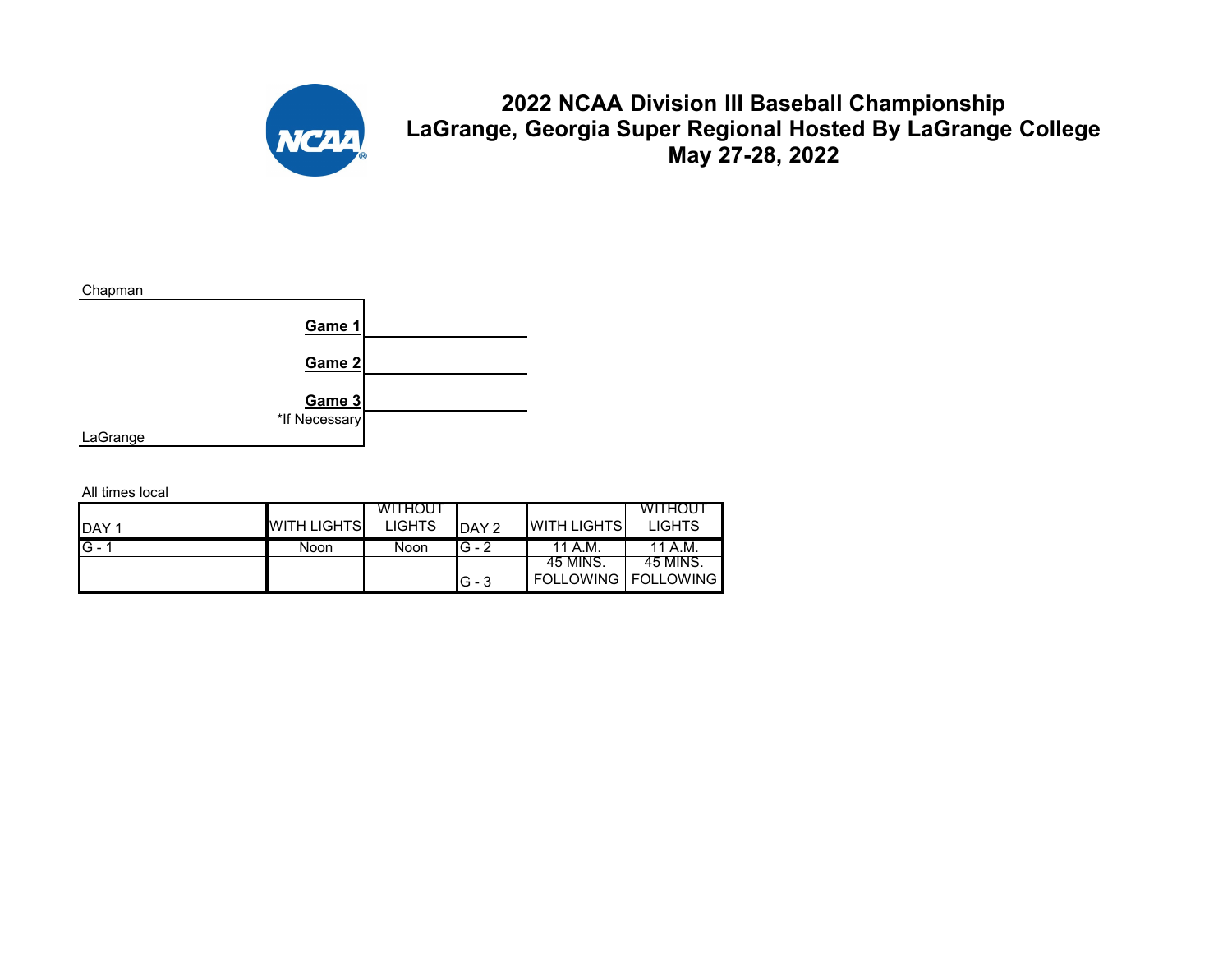

## **2022 NCAA Division III Baseball Championship Marietta, Ohio Super Regional Hosted by Marietta College May 27-28, 2022**



|              | <b>WITH</b>   | WITHOUT       |         |                            | <b>WITHOUT</b> |
|--------------|---------------|---------------|---------|----------------------------|----------------|
| <b>IDAY1</b> | <b>LIGHTS</b> | <b>LIGHTS</b> | DAY 2   | <b>WITH LIGHTS</b>         | <b>LIGHTS</b>  |
| $G - 1$      | Noon          | Noon          | $G - 2$ | 11 A.M.                    | 11 A.M.        |
|              |               |               |         | -45 MINS.                  | 45 MINS.       |
|              |               |               | $G - 3$ | <b>FOLLOWING FOLLOWING</b> |                |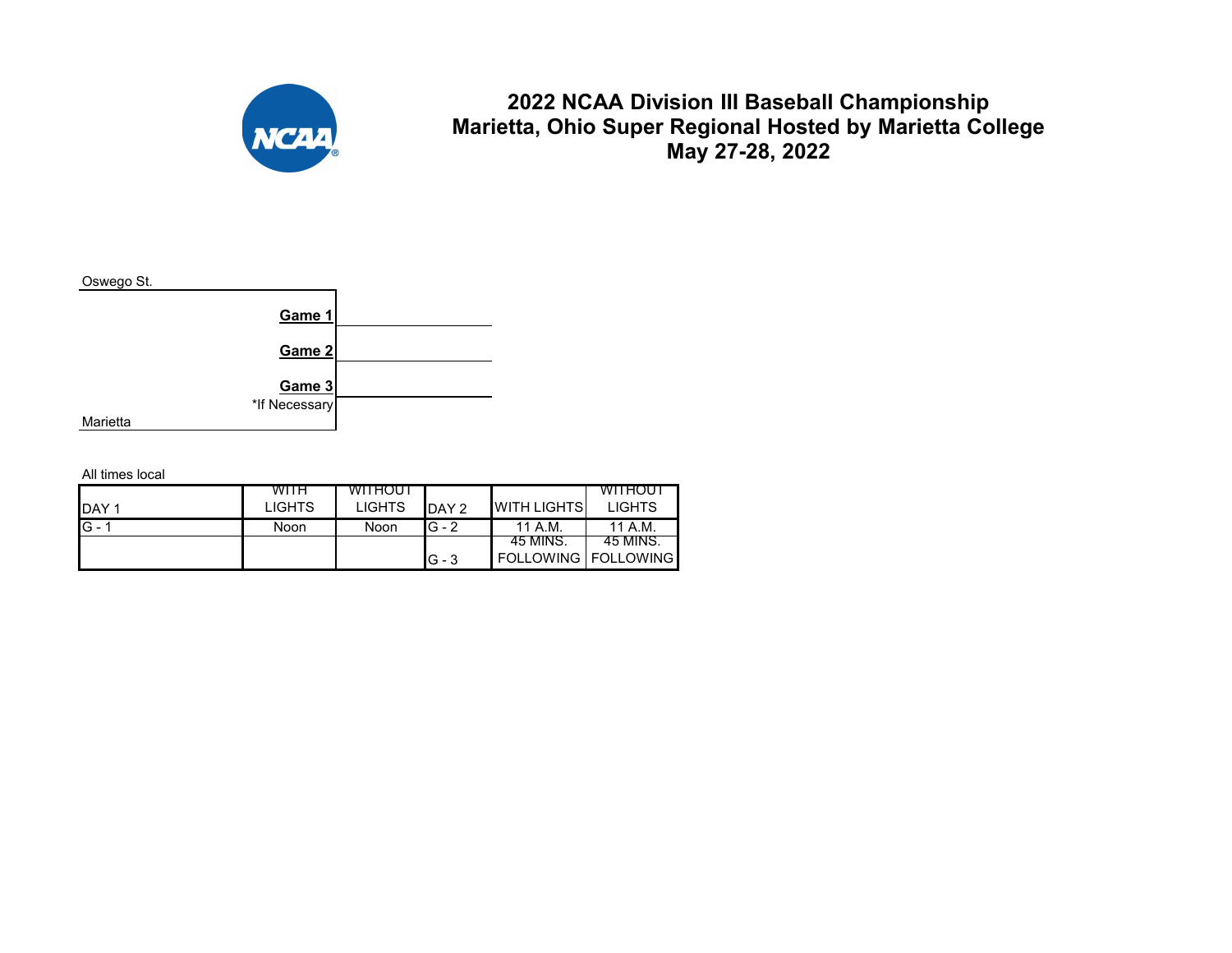

## **2022 NCAA Division III Baseball Championship Salisbury, Maryland Super Regional Hosted By Salisbury University May 27-28, 2022**



|              |                    | <b>WITHOUT</b> |         |                              | <b>WITHOUT</b> |
|--------------|--------------------|----------------|---------|------------------------------|----------------|
| <b>IDAY1</b> | <b>WITH LIGHTS</b> | <b>LIGHTS</b>  | DAY 2   | <b>I</b> WITH LIGHTS         | <b>LIGHTS</b>  |
| $G - 1$      | Noon               | Noon           | $G - 2$ | 11 A.M.                      | 11 A.M.        |
|              |                    |                |         | 45 MINS.                     | 45 MINS.       |
|              |                    |                | IG - 3  | <b>FOLLOWING   FOLLOWING</b> |                |